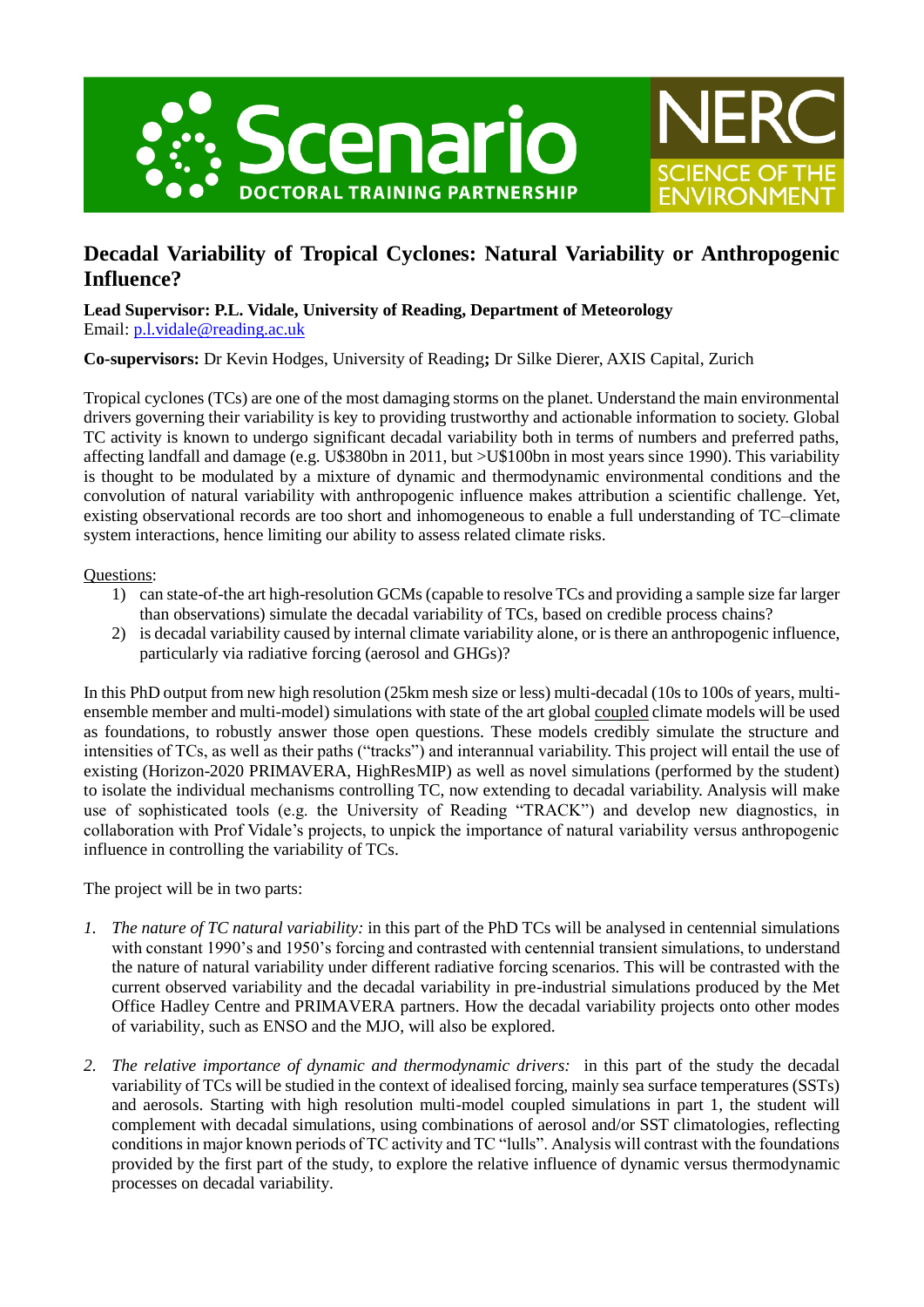

*Fig. 1: the Atlantic Tropical (and sub-Tropical) Storm record, including hurricanes, 1878 to 2006. The North Atlantic record is the only one offering centennial scale and sufficient quality assurance. From HURDAT, Vecchi and Knutson 2008.*

The project will provide the opportunity to study the natural variability of TCs in some of the highest resolution coupled GCM simulations available, where TCs are more credibly represented than in the lower resolution simulations used in many previous studies. These simulations are of sufficient temporal length (decadal to centennial and ensemble mode) to study decadal variability in more detail than previous studies.

The literature is still presenting the topic of dynamic vs thermodynamic influences in a polarized way, hardly ever attempting to unify the two roles. By using simulations with different levels of constant forcing the natural variability at these different levels of forcing will be explored and contrasted with transient simulations. This will provide an improved understanding of the decadal variability of TCs. Also, as part of this project, the important drivers of the variability will be explored and how these may change under different forcing scenarios hence providing a better understanding of the controls on TC variability.

## **Training opportunities:**

The student will have the opportunity to take some masters courses and will be expected to do this if his/her background does not include meteorology. The student will also be able to attend one of the annual NCAS Climate Modeling Summer Schools to learn more about the models used to produce the data they use. As part of the industry placement the student will learn how their research can be translated into information of use to the industry partner and how it affects the decision-making process.

The student will be embedded in a large research team, international leaders in global high-resolution modelling, and will be fully exposed to the international, 19-institution research environment and opportunities provided by the PI's EU-H2020 PRIMAVERA project. In particular, the student will be immersed in work-package level discussions and activities designed specifically around Tropical Cyclone research within PRIMAVERA, including the design of process-based metrics.